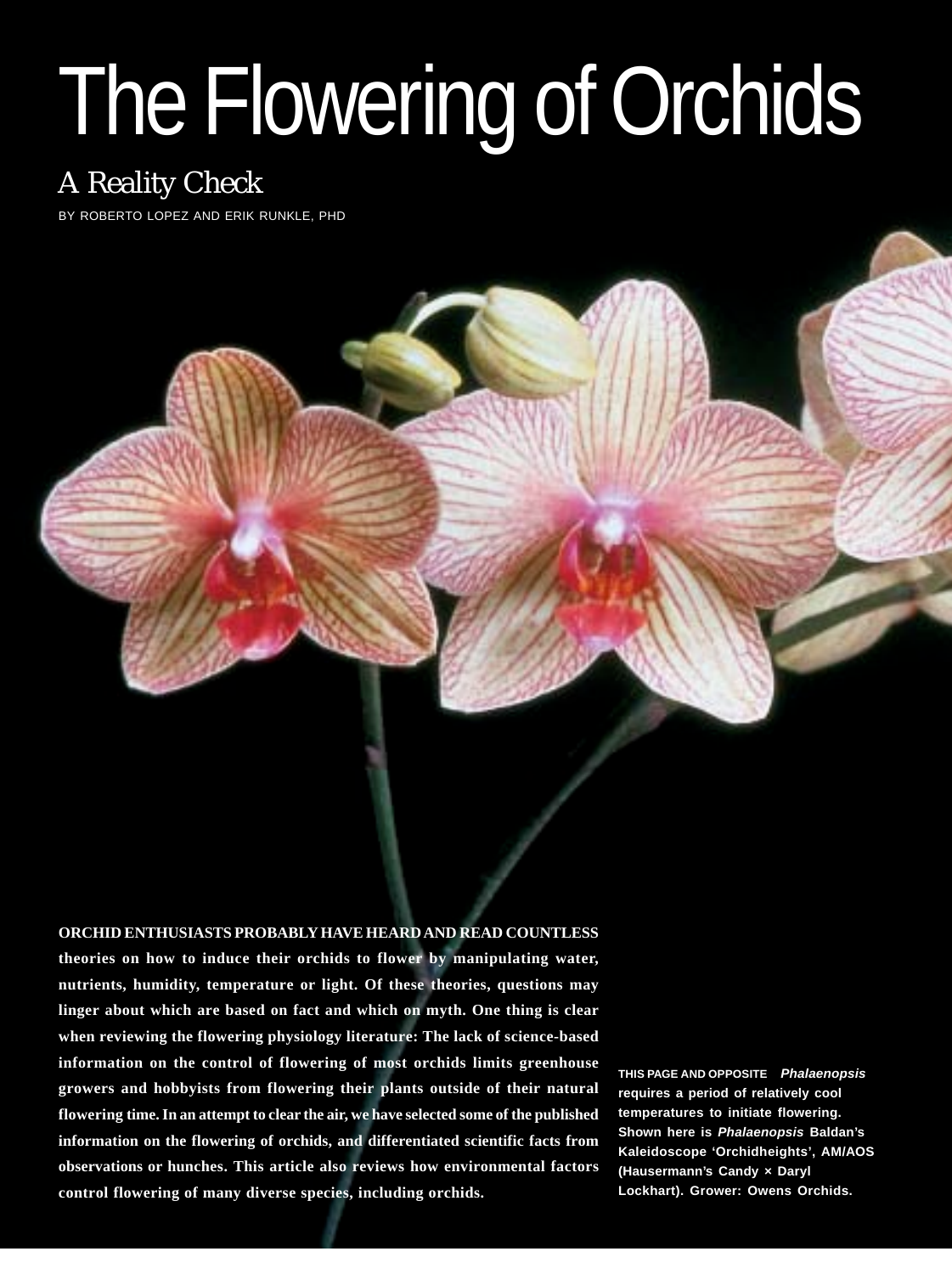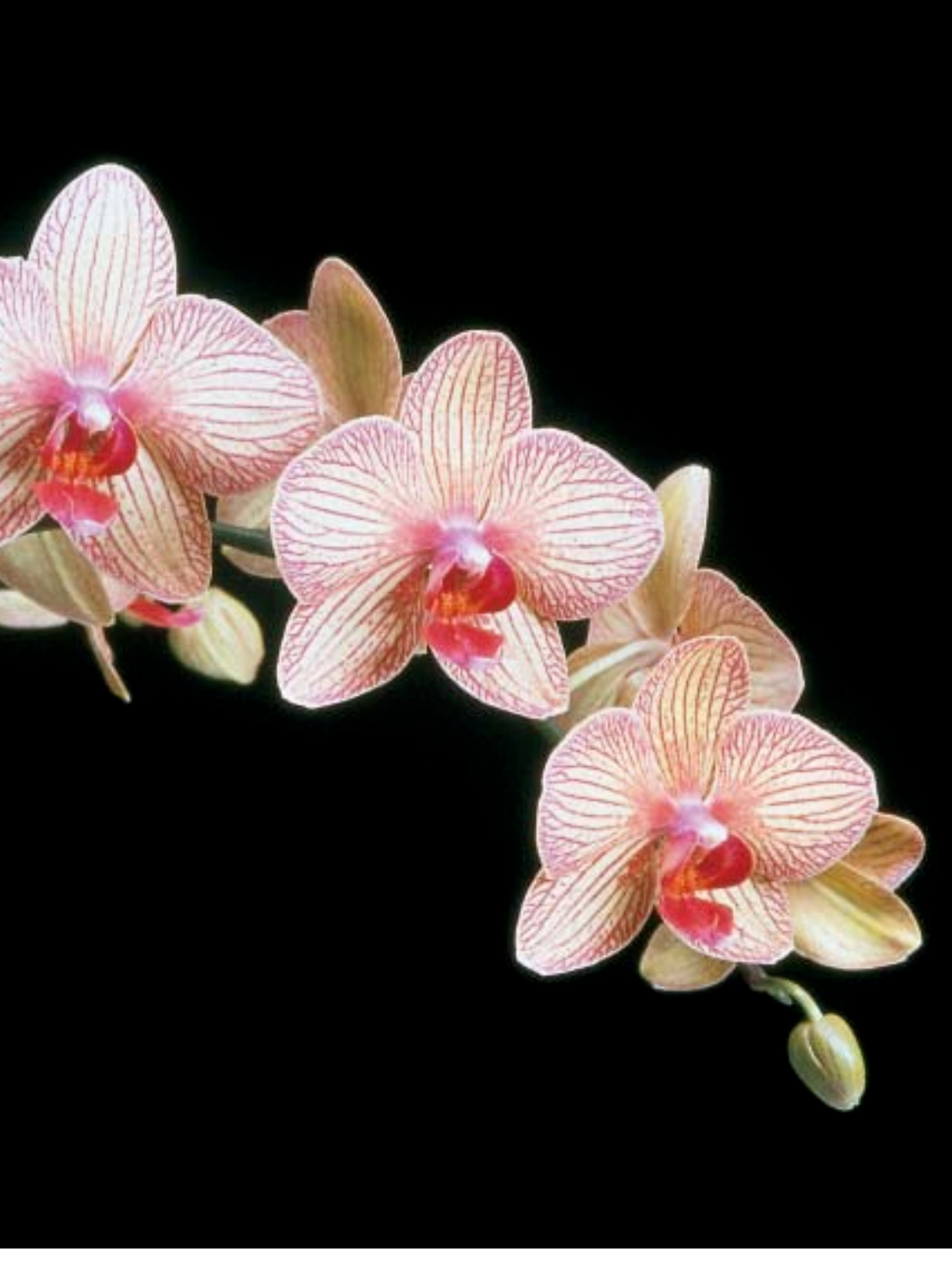

ABOVE Cattleya mossiae is among the species in this genus that flowers in response to short daylengths. In this species, the plant produces new growths with sheaths during the summer, then it rests before flowering the following May. Shown here is C. mossiae fma. coerulea 'Von Scholl', AM/AOS. Grower: Peter Von Scholl.

OPPOSITE Another short-day Cattleya is Cattleya gaskelliana, although it has a different developmental pattern than C. mossiae. In C. gaskelliana, the new growths emerge early in the spring and then it flowers in the summer, usually in June. The form coerulea 'Katarina's Blue', HCC/AOS, is shown here. Grower: Peter Von Scholl.

ENVIRONMENTAL CONTROL OF FLOWERING Plants often respond to changes in photoperiod and temperature so that they naturally flower when environmental conditions are favorable for reproduction. Plants that flower only in response to photoperiod are often classified by their response to the length of day, or more precisely, their response to the length of the night (dark period). Scientific studies have elucidated exactly how to manipulate the environment so that plant growth and development can be precisely controlled for a variety of floriculture crops.

For example, an abundance of research has been performed on poinsettia. Poinsettia is a short-day plant with a critical day length of about 13 hours. Thus, poinsettia plants are naturally induced to flower in the Northern Hemisphere around mid-September, when the biological day length decreases below 13 hours. Flower development is then controlled by manipulating temperature so that plants are at a marketable stage for a predetermined date. Commercial greenhouse growers utilize this information to produce millions of flowering potted poinsettias for the Christmas holiday.

While flowering of some plants is controlled by photoperiod, temperature can also influence flowering. For example, many plants flower after exposure to a period of cool temperatures. Similarly, Easter lilies are cooled for approximately six weeks at 40 to 45 F (4 to  $7 \text{ C}$ ) before they are grown in a warm commercial greenhouse. This cooling process is required for rapid and uniform flowering. The optimum cool temperature and duration for flower induction varies among species.

If the environmental conditions that induce flowering of orchid plants were known, then greenhouse growers and hobbyists could potentially manipulate temperature, photoperiod, or both to flower their crops for a particular date. Today, this is possible for only a few orchid genera (especially *Phalaenopsis*).

SCIENTIFIC STUDIES ON THE FLOWERING OF ORCHIDS Controlled experiments are required to unequivocally elucidate flowering triggers of plants. This requires controlled environments so that light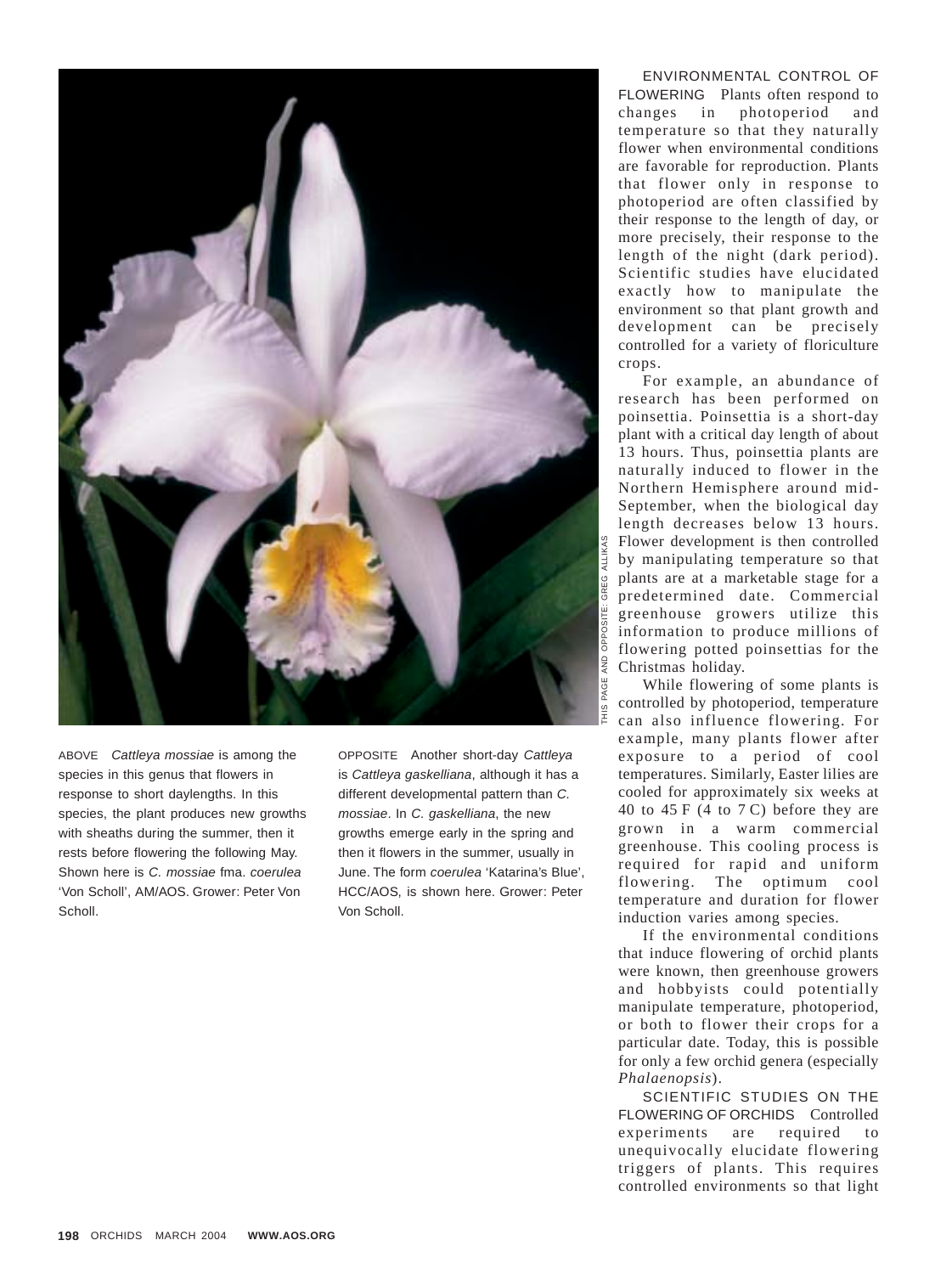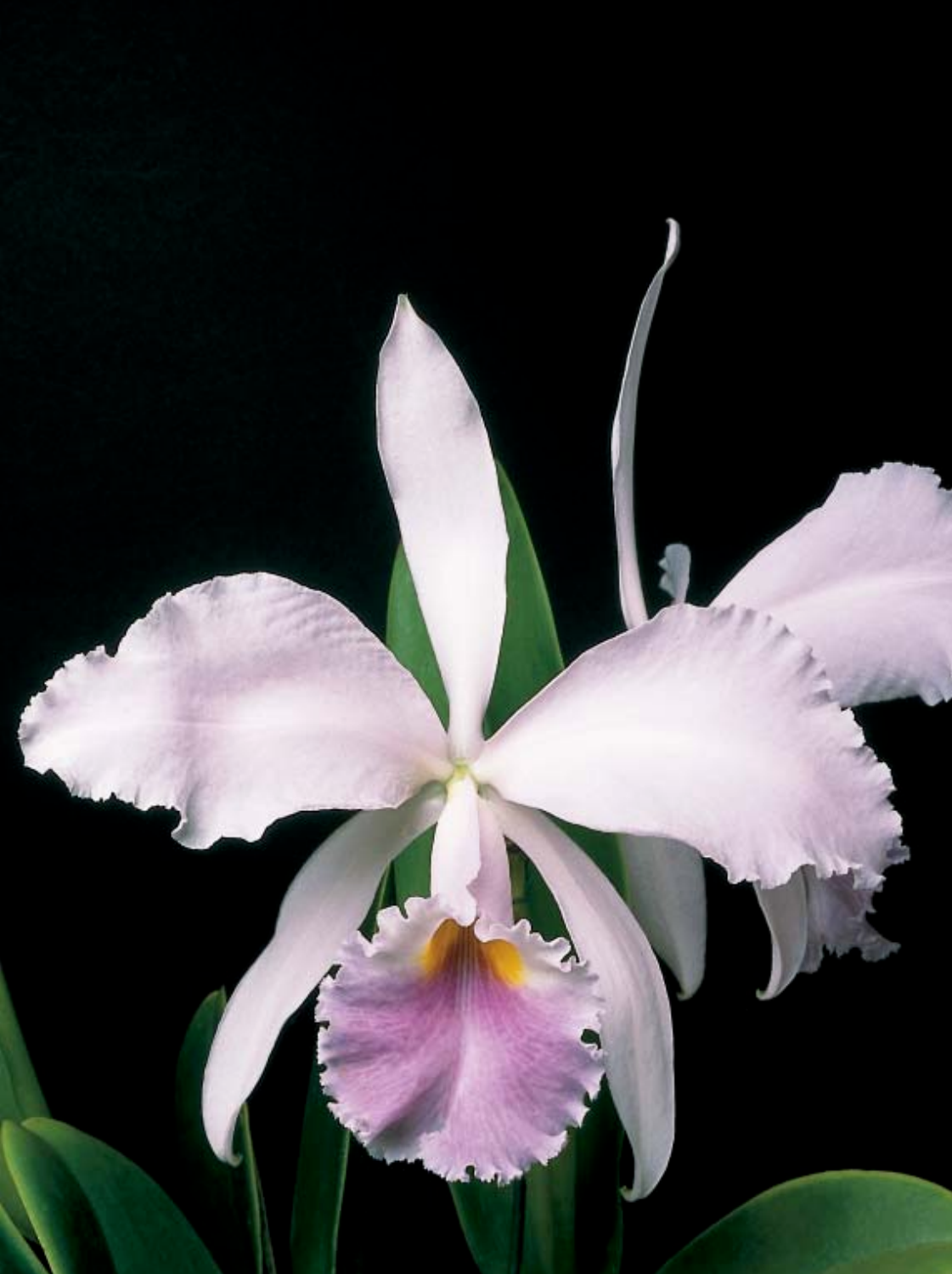

and temperature (and often other factors) are measured and controlled. Such studies are generally possible only at universities or research institutions, as numerous growth environments are required. When information is published without adequate controls, precise delivery of treatments, an adequate number of replications or proper statistical analysis, then interpretation of results can be misleading. We've searched the scientific literature on flowering of orchids and have summarized what we've learned about several orchid genera. With the exception of a handful of genera, surprisingly little research has been performed and published.

*Cattleya* is a genus composed of 60 species native to tropical regions of Central and South America. This epiphytic plant is generally found growing on trees of moist and wet forests from sea level to 4,900 feet (1,500 m) in elevation. Several published scientific studies indicate that flowering of *Cattleya* species and hybrids is promoted by exposure to short daylengths and cool temperatures. For example, in *Cattleya warscewiczii, Cattleya gaskelliana* and *Cattleya mossiae,* flower induction occurred only when plants were placed under photoperiods of nine hours (nine hours of light per day) at 55 F (13 C), while flowering was inhibited under 16 hours of light (per day) at 55 F (Rotor,

1952, 1959). These represent but a small sample from this genus, which also contains long-day species, as well as both short-day spring- and autumnflowering types.

*Cymbidium* is a genus of 50 species native from tropical Asia to Australia. Published studies suggest that *Cymbidium* cultivars are induced to flower by warm-day and cold-night temperatures (i.e., large diurnal fluctuations). Daylength (photoperiod) has not been found to have an effect on flower induction (Goh et al., 1982; Goh and Arditti, 1985).

*Dendrobium* is one of the largest genera within the orchid family, with more than 1,000 species that are native to tropical and subtropical Asia, Australia and various Pacific Islands. The optimum temperature for flower induction consequently differs among *Dendrobium* selections. In *Dendrobium nobile,* plants exposed to a constant 55 F (13 C) produced flowers regardless of the daylength, whereas plants placed at 64 F (18 C) remained vegetative and did not flower (Rotor 1952; Goh and Arditti, 1985). In contrast, *Dendrobium phalaenopsis* requires short daylengths and warmer temperatures for flowering*.* For example, flower-bud development and flowering of plants placed under nine-hour daylengths at 64 F (18 C) were accelerated by six weeks compared with plants placed under longer daylengths at the same temperature (Rotor, 1952). A similar response was observed at 55 F (13 C), but flower bud development was slower due to the cooler temperature.

The genus *Phalaenopsis* is composed of 50 species originating from tropical and subtropical areas of the South Pacific Islands and Asia. Environmental regulation of the flowering process in *Phalaenopsis* is perhaps the best described among orchids. Most *Phalaenopsis* species and hybrids require a period of exposure to relatively cool temperatures less than 82 F (28 C) to trigger the elongation of the spike (Lee and Lin, 1984, 1987; Sakanishi et al., 1980; Yoneda et al., 1992; Wang, 1995). Lin and Lee (1984) showed that uniform spiking can be achieved when plants are grown at day/night temperatures of either 77/68 F (25/20 C) or 68/59 F (20/ 15 C) for four to five weeks. When induced plants are placed at high temperatures (greater than 82 F [28 C]), a spike can form a vegetative air plantlet, known as a keiki, instead of flower buds, or buds may abort.

A few papers have reported that short days enhance spiking and long days promote vegetative growth or the development of keikis in *Phalaenopsis* (DeVries, 1950; Rotor, 1952; Griesbach, 1985). However, this short-day enhancement is thought to be a result of the extension of cool-night temperatures and not the daylength itself (Sakanishi et al., 1980). Thus, it appears that photoperiod does not influence flowering of *Phalaenopsis* (Baker and Baker, 1991; Sakanishi et al., 1980).

MISCONCEPTIONS ABOUT THE FLOWERING OF ORCHIDS Flowering information found in trade and hobby publications often persuades orchid growers, in an effort to promote flowering, to reduce fertility levels (especially nitrogen) when plants are not actively growing. Does this alone control the flowering process? First, we must step back and look at the native growing environments of orchids. Orchids are native to a wide array of habitats, including tropical and temperate forests, prairies, tundra and even deserts. Orchids are found growing in soil, on rocks or on trees. In the tropics, orchids are distributed according to elevation gradients, and diversity is greatest in montane cloud forests at elevations of 3,300 to 6,600 feet (1,000 to 2,000 m). Scientifically, the nutrient stress theories have little or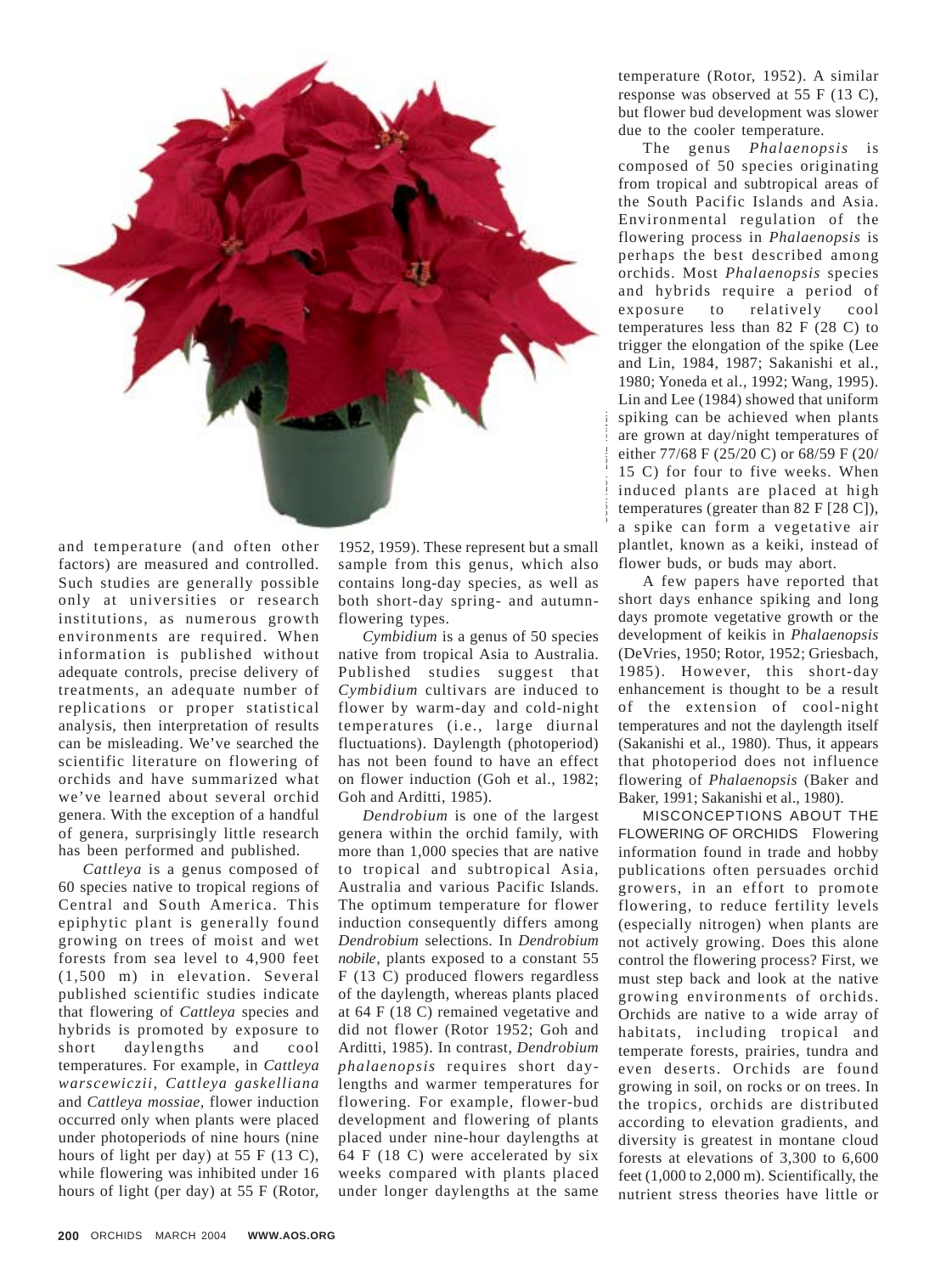no merit because nutrient levels do not drastically fluctuate in natural environments from one season to the other. In addition, studies with other crops have shown that nitrogen deprivation delays flower initiation in plants that flower in response to cool temperature or photoperiod, particularly when grown under noninductive conditions (Atherton, 1987).

Plants under stressful conditions may flower to reproduce before they die from such a stress. However, as growers, we do not want to stress our plants to the point where they are no longer aesthetically pleasing (e.g., leaf necrosis). In addition, we are not aware of any scientific study with orchids that has shown flowering is controlled by watering or nutrient delivery strategies. As horticulturists, we'd like to induce flowering using environmental manipulations that do not cause physiological stress.

Another strategy found in the trade literature to induce flowering of orchids is to apply Epsom salts (magnesium sulfate). Magnesium is an essential plant macronutrient. It occupies a central position in the chlorophyll molecule and therefore plays a  $\overline{6}$ fundamental role in photosynthesis. Both magnesium and sulfur are involved in plant metabolic functions and enzyme processes and are essential plant nutrients. However, there is no scientific evidence that suggests the application of Epsom salts to orchids or any other plant will induce them into flower.

These are just a few examples of information that has been published on flowering of orchids that has essentially no scientific basis. Myths about flowering tend to spread, and certainly there is more misinformation about orchid flowering than is based on scientific studies. We can only separate fact from fiction by increasing  $\frac{6}{15}$ the amount of research performed.

WHAT THE FUTURE HOLDS In  $\frac{5}{5}$ recent years, orchids have become the second most valuable potted flowering  $\frac{8}{9}$ plant in the United States, with a wholesale value of US \$106 million in  $\frac{8}{9}$ 2002. More than 12.7 million orchids were sold in the United States last year, with *Phalaenopsis* accounting for more than 75 percent of sales. Why are so  $\frac{1}{5}$ many *Phalaenopsis* being sold and purchased when there are well over  $25,000$  described species of orchids  $\frac{5}{6}$ from which to choose? One reason is  $\frac{3}{6}$ 





OPPOSITE Abundant research has been conducted on poinsettia, which is a shortday plant with a critical daylength of about 13 hours. Shown here is Poinsettia Chianti Red.

ABOVE Zygopetalum Redvale 'Fire Kiss' (Titanic × Artur Elle) exemplifies the exotic, fragrant and beautiful flowers of the genus. LEFT In addition to daylength, temperature can also induce flowering. Easter-lily bulbs are cooled for approximately six weeks at 40 to 45 F (4 to 7 C) before they are grown in a warm commercial greenhouse.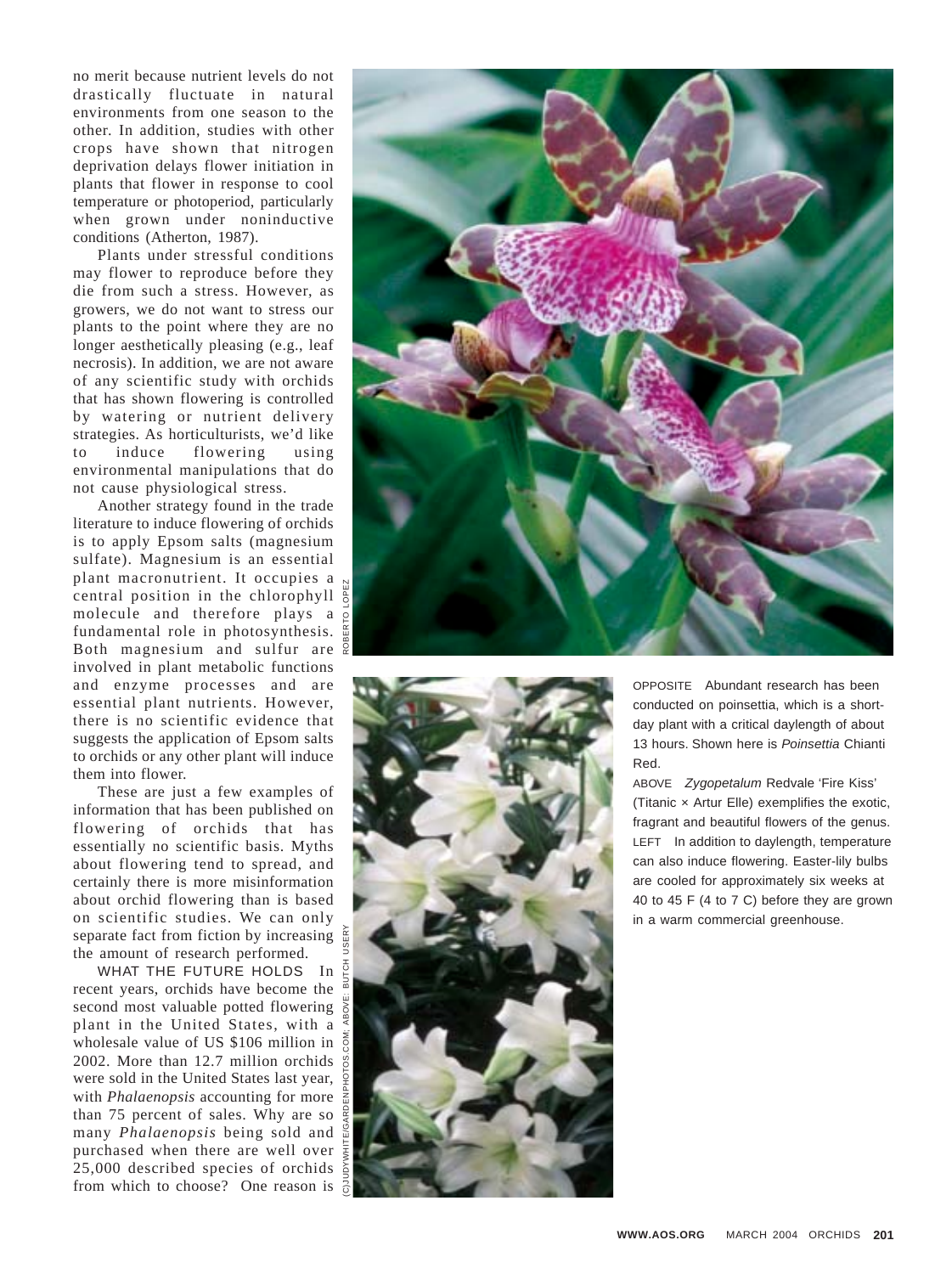

ABOVE Dendrobium nobile plants exposed to a constant 55 F (13 C) produce flowers regardless of the daylength. Dendrobium Star Sapphire 'KOS', AM/AOS (Friendship × Sancyao) is shown here. Grower: Max C. Thompson.

OPPOSITEE Dendrobium phalaenopsis requires short daylengths and warmer temperatures for flowering. Dendrobium Doctor Poyck 'Ryan's Grand Slam', AM/AOS (Udomsri Beauty x Thailand), is shown here. Grower: Art Stone Orchids. that we understand how to regulate the flowering process. As mentioned earlier, growers can prevent flowering by maintaining the day and night temperatures above 82 F (28 C). To induce flowering, plants need to be grown at cooler temperatures. Unfortunately, there is virtually no information available on the flowering of many other orchids, such as *Miltonia*, *Oncidium*, *Vanda* and *Zygopetalum*.

As a result, growers cannot reliably flower an orchid such as *Zygopetalum* for a holiday such as Valentine's Day or Mother's Day, which is when consumer demand is greatest. We do not know if we can manipulate temperature, light or perhaps some other factor to control flowering. Without this information, growers are not able to produce a flowering crop when demand — and likely profit — is greatest.

NEW ORCHID RESEARCH In collaboration with Royal Heins, PhD, we initiated a research program at Michigan State University to investigate

how environmental parameters (primarily temperature and light) influence growth and flowering of several orchid genera, including *Miltoniopsis* and *Zygopetalum*. We're adapting our orchid research strategies based on successfully elucidating the flower induction requirements of more than 200 herbaceous perennials and potted flowering plants at Michigan State University over the past 10 years. We already know of several orchid genera (e.g., *Phalaenopsis*) that flower in response to environmental factors, and surely many other orchid genera have similar responses.

Our goal is to elucidate the flowering triggers of some orchid hybrids so that growers and hobbyists alike can predictably flower their crops to meet specific dates, whether for holiday sales or for an orchid exhibition. We've already obtained limited funding for this research, but are seeking additional support to enhance and expand the orchid research program at Michigan State University.